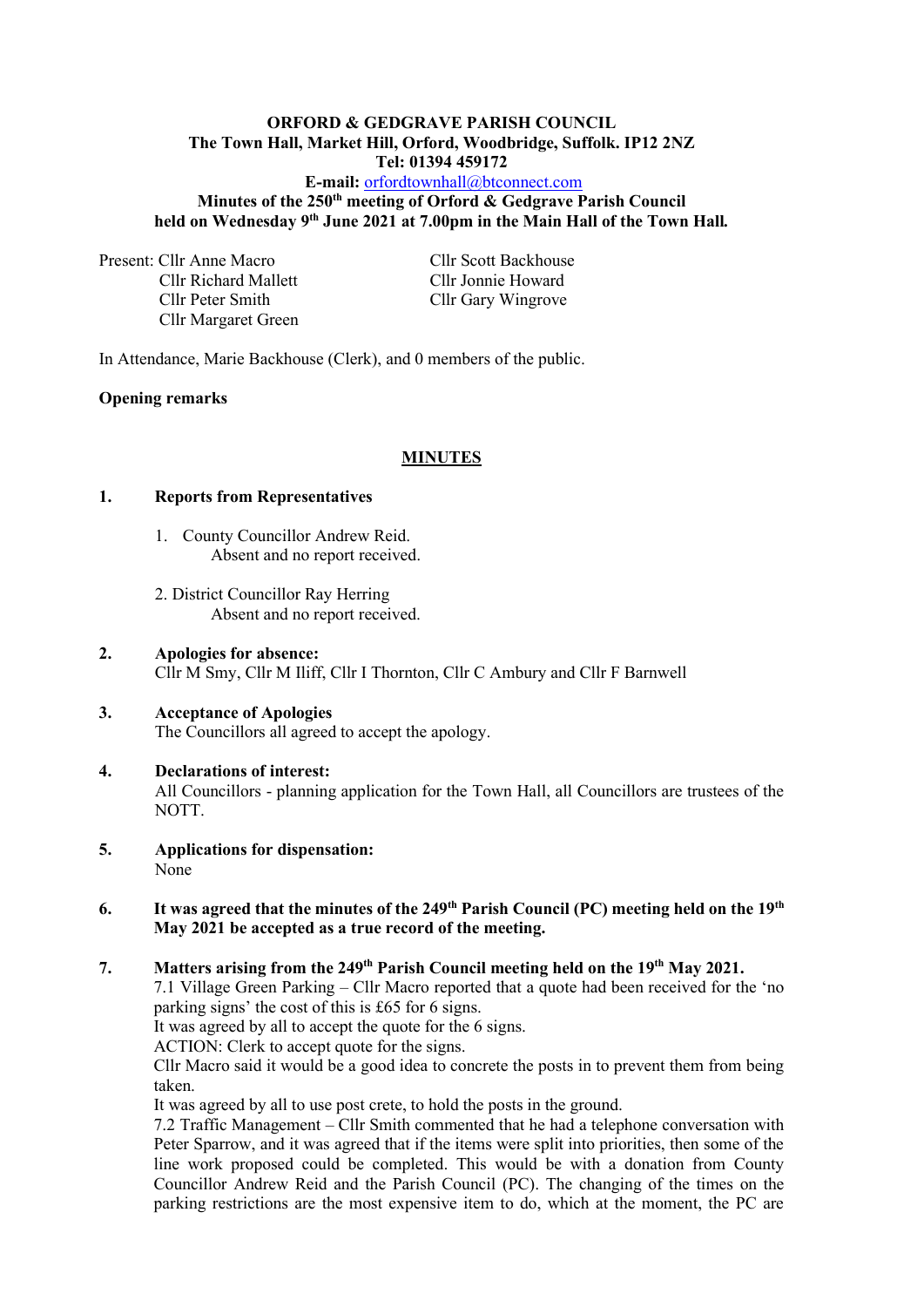unable to do. The PC needs to act quickly to ensure the funding from Andrew Reid is secured. The additional idea of waiting restrictions on the market hill can be a later project.

Cllr Howard added that the changing of the times on the parking restrictions is an extra £25,000. The plan suggested is making a start on assisting with the traffic management within the village.

Cllr Smith proposed that the PC starts the traffic management process and commits to the expenditure of £10,000, this was seconded by Cllr Howard and agreed by all.

Cllr Macro suggested that a poster stating short term parking only should be placed on the Market Hill.

Cllr Smith commented that the SCC Highways would approve of a poster stating short term parking only.

Cllr Macro suggested that a poster should go either end of the Market Hill.

Cllr Macro thanked John Backhouse for fixing the surgery signs around Rectory Road.

Cllr Smith said that the Clerk should write to Andrew Reid formally accepting the donation for the traffic management, this was agreed by all.

ACTION: Clerk to write a letter/email of thanks to John Backhouse.

Clerk to email Andrew Reid, thanking and accepting the offer of funding for the traffic management.

7.3 Skip on Village Green – Cllr Macro reported that this is ongoing, as she has not spoken with the owners of the property.

ACTION: Cllr Macro to speak with the owners of the property.

7.4 Quiet Lanes – The Clerk confirmed that the flyer about the Quiet Lanes had been included in the Village Voice, and currently there has been no response to this.

7.5 Land North of Mill Close – Cllr Smith commented that he had spoken with Rachel Smith from the ESC Planning Department, the change of the planning involves the drainage, footpaths and roadways. This is not a change of the number or size of the properties. Currently the ESC are looking carefully at the speeds of the traffic moving past the site, as it is anticipated that as many as 30 cars will be on the site when it is completed.

### **8. Contributions by members of the public.**

None

### **9. Finance**

9.1 The Council received, noted, and approved the authorisation for payment sheet. Expenditure as follows: A Golder -£13.80, Leiston Press - £81.60. Total £95.40. Also, the staff wages of £1134.12.

#### **10. Planning**

DC/21/2486/LBC – Orford Town Hall, Market Hill, Orford, IP12 2NZ Listed building consent requested for the installation of 2 x swift boxes on the side elevation.

It was agreed by all the Councillors that there was no objection to the application. ACTION: The Clerk to submit a response to the ESC planning department.

DC/21/2641/FUL – Anders, High Street, Orford,

Permission requested for the construction of a two-bay cart lodge. Cllr Wingrove said that this cart lodge was to be placed in the front of the property. It was agreed by all for no objection to this proposal. ACTION: The Clerk to submit a response to ESC planning department.

#### **Other notifications:**

#### **11. Parish Council Business: -**

#### **(1) Renewal of preferred contractors.**

It was agreed by all to continue to use Mark Thacker as the preferred handyman and Elite Tree Services for any tree work/surveys.